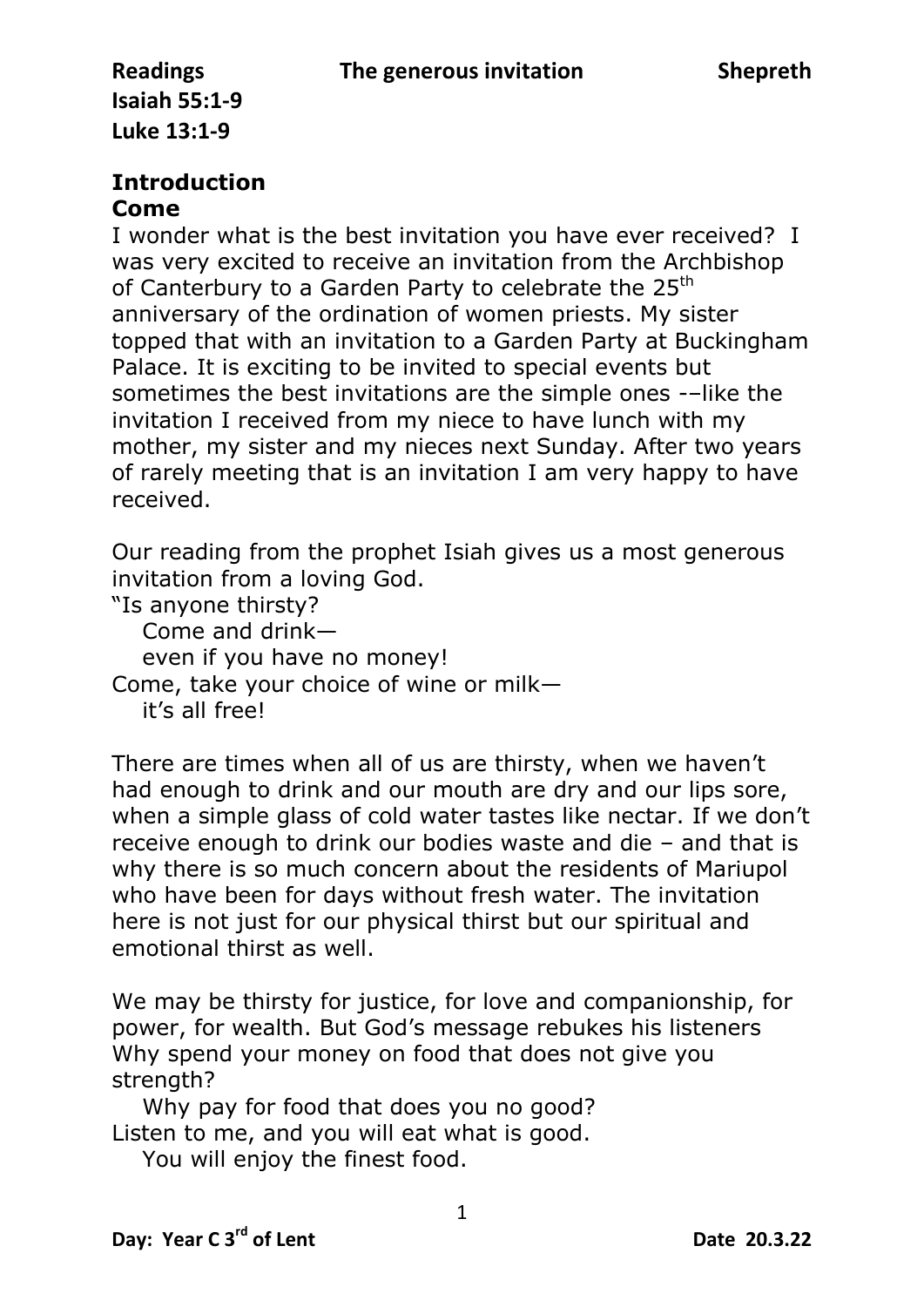Every mother knows the frustration of having prepared a nutritious tasty meal for their child to find that all they want to eat is chocolate or crisps. Often things that appear attractive do us less good than the less attractive option. God is telling his listeners that they are seeking the wrong things. They are spending their efforts, their money, on things that don't do them good and may actually be harmful

The prophet is writing to the people of Israel, in exile, in Babylon. They are living in a society with values and behaviours that were very much at odds with the calling of the God of Israel and he calls to his people to return to their promised land and to allegiance to him. The life they are living is not good for them they had turned away from worshipping God and had adopted attitudes and beliefs from the Babylonian society.

Having invited them to come he calls on them to **Listen**

Come to me with your ears wide open.

 Listen, and you will find life. I will make an everlasting covenant with you.

I love this picture, of ears wide open. So often we listen but don't hear. I think it is very true of all of us and it can happen to us as Christians. We can become so familiar with bible passages, with hymns and prayers that we no longer really hear them or take their meaning into our lives. It is easy to hear and not to respond, to let things wash over us without informing us or transforming us.

God here calls to his people to come prepared to listen, to hear God's words and in the living word of God to find life. Full and fulfilling life in all its fullness; life lived with God and transformed by his power.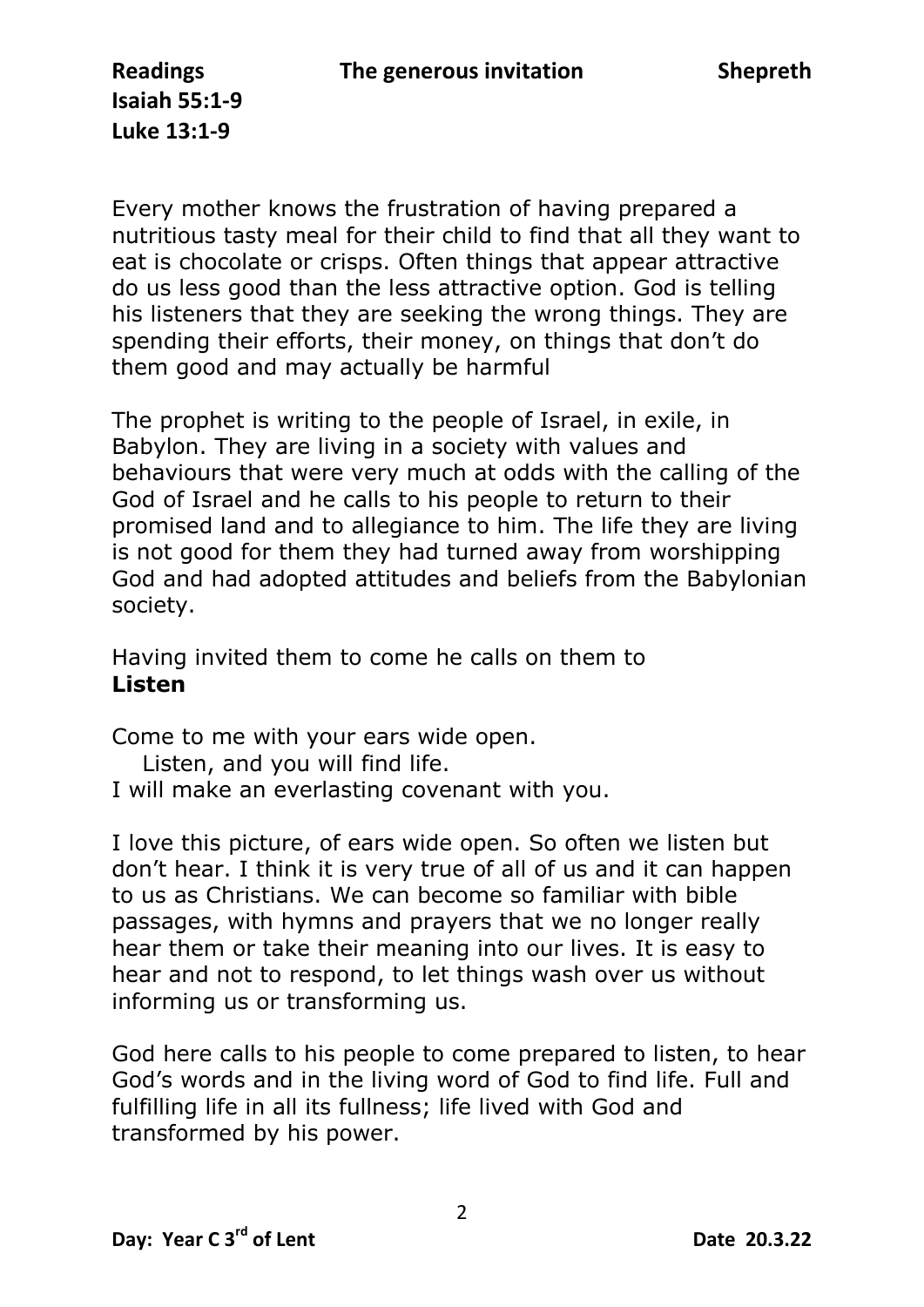## **Seek**

Seek the LORD while you can find him. Call on him now while he is near. <sup>7</sup> Let the wicked change their ways and banish the very thought of doing wrong. Let them turn to the LORD that he may have mercy on them. Yes, turn to our God, for he will forgive generously.

God seeks us out, he holds out his arms to us and he beckons us to share a relationship with him but he expects us to respond to turn to him and to look for him. This weekend we are celebrating Daffodil weekend in Thriplow and in the glorious sunshine amidst the beauty of the flowers, the sound of birdsong and the joy and friendliness of the people we met with God. God created us and made us to be in relationship with him we see him around us, in creation, in each other and most of all in Jesus Christ who came to earth to help us meet with God and to rescue us by his death and resurrection.

In the words of the prophet God is saying to his people look around you, look at the society in which you live – is that where I am? No seek me, come to me, turn to me – and turn away from wrongdoing. The values of the people amongst whom they lived were very different from the values God gives to his people and the people of Israel had learned sinful ways that didn't honour God. In some ways this is very similar to the situation we find ourselves in. The world around us has very different values from those of the Holy God who calls us. It can be easy to turn aside and live by the values of a consumer society where wealth and power are held out to us as the things to seek, but God calls us to look to him, to turn away from the things that divert us and distract us and come to him for healing and forgiveness and fullness of life.

The Invitation to 'come' has strong echoes of Jesus' words, "Come to me all you who labour and are heavy laden and I will give you rest". I think that many of us are desperately weary